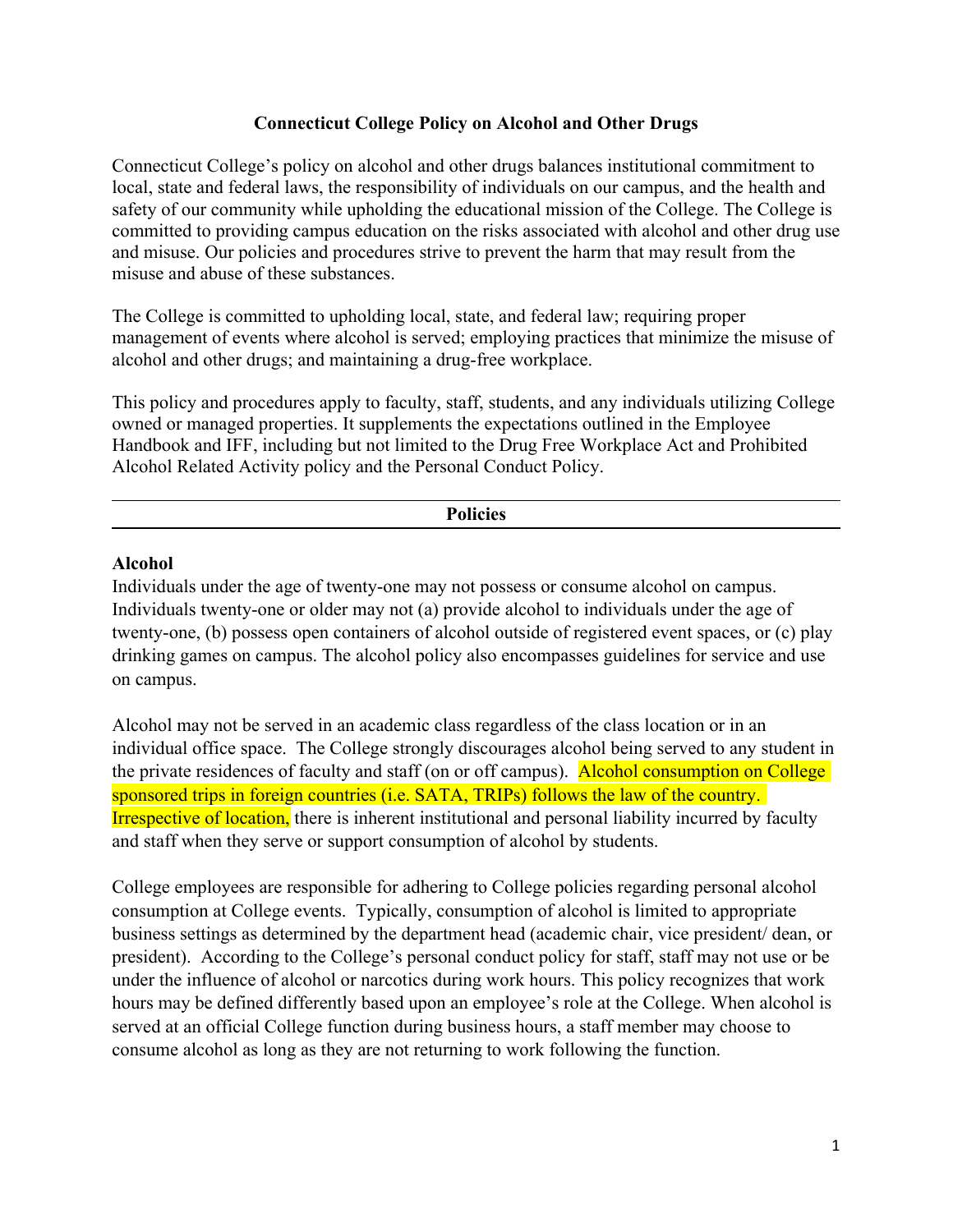The policy for use of College's vehicles prohibits drivers and passengers from using any alcohol, or illegal drugs as well any substances that may reduce attentiveness or cause drowsiness. The driver must not operate the vehicle for a minimum of 12 hours after their last ingestion of any substance (including consumption of alcohol) that could cause impaired driving. *Note: the vehicle use policy applies to all persons (faculty, staff, students and volunteers) who drive Connecticut College administered (owned or rented) or their personal vehicles for the benefit of Connecticut College (whether or not reimbursement for mileage is sought).*

### **Drugs**

The use, possession, or sale of illicit drugs or drug-related paraphernalia as defined by Connecticut State Law and/or Connecticut College is strictly prohibited on Connecticut College campus property. Illicit drugs are controlled substances that cannot be obtained legally or that, although available legally, have been obtained illegally. Medical marijuana is prohibited on college campuses by the federal Drug Free Schools and Communities Act, regardless of whether it is permitted by state law. Distribution of illicit drugs includes the purchase, sale, or other transfer of any substance in any amount, and any attempt to distribute. The possession of drugrelated paraphernalia (i.e. bongs, water pipes, vaporizers, grinders) is also prohibited. Examples of illicit drugs include: marijuana, molly (MDMA), cocaine, synthetic drugs, salvia, prescription drugs that have not been lawfully prescribed for the individual and the misuse of legally prescribed drugs by the individual to whom the drugs were prescribed.

The College reserves the right to notify the appropriate law enforcement agency regarding illegal alcohol and drug activity. An employee who is convicted of any criminal drug statute is required to notify the Office of Human Resources within five (5) days of such conviction. The College may take disciplinary action against any employee who is so convicted and/or require the employee to participate in a substance abuse assistance or rehabilitation program. Students violating the College's alcohol or drug policy or local/state/federal laws will be subject to the student conduct process outlined in the Student Handbook.

Any employee or student who is misusing or abusing alcohol or other drugs is urged to stop such activity voluntarily and to participate in a counseling or rehabilitation programs. Student Counseling and Health Services offers assistance to students and employees may seek assistance through the College's Employee Assistance Program and the College's health insurance plans. Information about the Employee Assistance Program can be found in the Employee Handbook and the employee benefits web page (www.conncoll.edu/employment/benefits/). Information about resources for students may be found in the Student Handbook.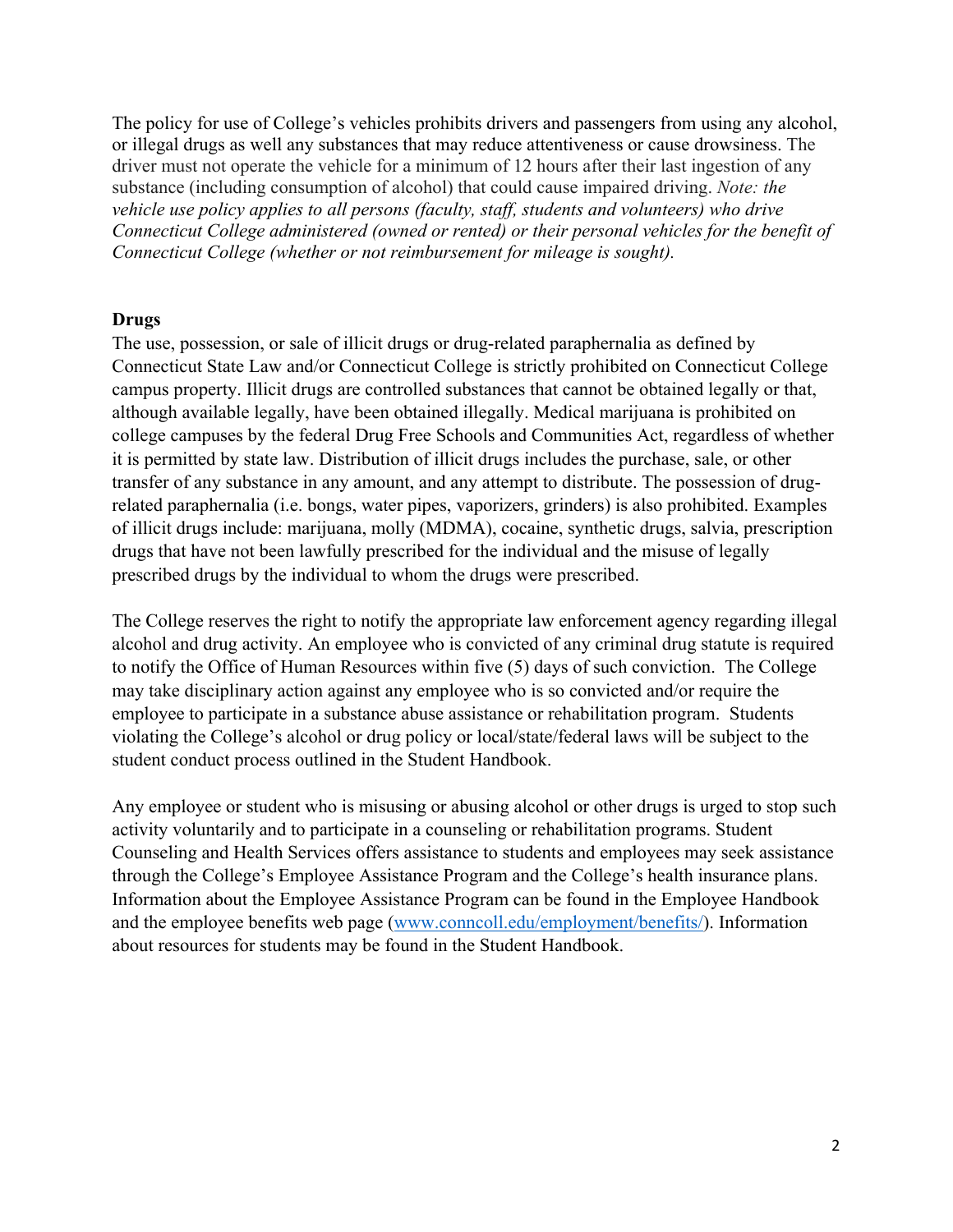# **What Events are Covered**

These regulations apply to all college events where alcoholic beverages will be served. College events include but are not limited to:

- Student sponsored (clubs/organizations/individuals)
- Faculty and administrative departments/offices
- x Events held by individuals (faculty, staff, alumni, family) on behalf of the College for members of the College community
- Commencement related events, Reunion, Fall Weekend
- $\bullet$  Events before/during/after athletic events

| <b>ON CAMPUS</b><br><b>EVENTS</b>                          | Any event on campus with alcohol must be registered with the Events and<br>Catering Office.                                                                                                                                                             |
|------------------------------------------------------------|---------------------------------------------------------------------------------------------------------------------------------------------------------------------------------------------------------------------------------------------------------|
|                                                            | Alcohol served on campus must be provided and served through Events and<br>Catering or through a licensed, insured vendor. The Catering liquor permit<br>requires Catering to also serve food at the event.                                             |
|                                                            | Any alcohol at an event that is not provided by the licensed caterer/vendor<br>may be confiscated. Individuals may not provide or bring their own alcohol<br>into a college event on campus. **Exceptions to this are noted in the<br>Student Handbook. |
|                                                            | Alternate beverage service and food must be available at the event.                                                                                                                                                                                     |
|                                                            | Students and their guests 21 years or older must wear wristbands. The event<br>sponsor is responsible for wristband purchase and distribution to only 21+<br>year old individuals.                                                                      |
|                                                            | Alcohol service must end no later than 1 a.m. and/or at least 30 minutes<br>prior to the scheduled end-time.                                                                                                                                            |
|                                                            | Events with alcohol and students may not be held before the start of fall<br>semester academic classes or on reading/review days.                                                                                                                       |
| Events with only<br>students                               | Please refer to the Student Handbook (Social Host). Clubs/organizations<br>should also consult the Student Organization Handbook.                                                                                                                       |
| Events with less than 25<br>individuals and no<br>students | Faculty and staff may request Catering to waive on-site bartender if they<br>submit a plan detailing their plan for ensuring access to alcohol will be<br>monitored and controlled.                                                                     |
| Events with $26+$<br>individuals                           | Must have an on-site bartender (one bartender is required per 50<br>individuals).                                                                                                                                                                       |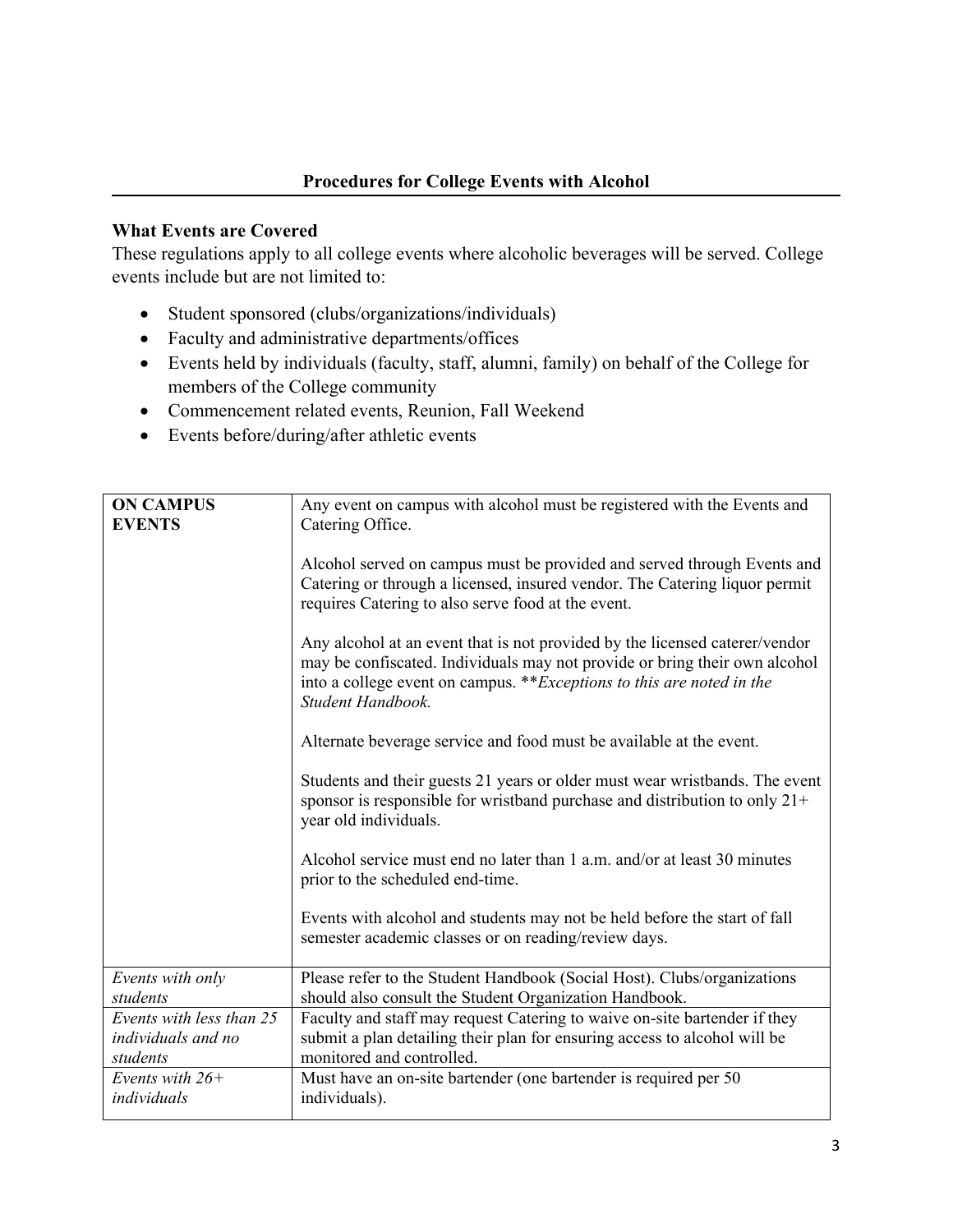|                                        | In the event Catering cannot accommodate the request for alcohol<br>service/bartender, alcohol and alcohol service must be provided and<br>managed by a licensed, insured vendor.                                                                                                                                                                                                                                                                                                                                                                                                                                                                                                                                                                                                |
|----------------------------------------|----------------------------------------------------------------------------------------------------------------------------------------------------------------------------------------------------------------------------------------------------------------------------------------------------------------------------------------------------------------------------------------------------------------------------------------------------------------------------------------------------------------------------------------------------------------------------------------------------------------------------------------------------------------------------------------------------------------------------------------------------------------------------------|
| Locations                              | Events and Catering has a complete list of locations on campus where<br>alcohol may be served.<br>Alcohol may not be served in Hillel House and the Chapel (except<br>with approval for religious purposes) or at the site of<br>NCAA/NESCAC competitions (Athletic Center, tennis courts,<br>soccer/turf fields, track, boat docks, and adjacent parking lots).<br>Alcohol service outdoors must be in a pre-defined area that is<br>$\bullet$<br>clearly demarcated for the duration of the event.<br>Humphrey's Pub is a licensed operation with the State of<br>$\bullet$<br>Connecticut and as such follows all the rules and regulations in<br>accordance with State of Connecticut Liquor Commission. Use of<br>Humphrey's may depend upon Humphrey's staff availability. |
| <b>Athletic Events</b><br>(Tailgating) | In addition to the rules for on campus events above, the following applies<br>specifically to events occurring in conjunction with an athletic competition.<br>Events with alcohol occurring in conjunction with athletic events (i.e.<br>tailgating) must be registered with Events and Catering and receive<br>approval from the Director of Athletics.                                                                                                                                                                                                                                                                                                                                                                                                                        |
|                                        | Alcohol is not permitted at the active NCAA and/or NESCAC competition<br>location.<br>A bartender is required at these events. Only single serving, factory sealed<br>alcohol (beer, wine) containers are permitted. Kegs, beer balls, or other                                                                                                                                                                                                                                                                                                                                                                                                                                                                                                                                  |
|                                        | common consumption containers are not permitted. Hard alcohol is not<br>permitted.<br>Event capacity may not exceed 75.                                                                                                                                                                                                                                                                                                                                                                                                                                                                                                                                                                                                                                                          |
|                                        | Tailgating must be contained within a pre-designated, clearly defined area<br>approved by the Director of Athletics. Alcohol may not leave the<br>designated space. Alcohol may not be served out of vehicles (including<br>cars, RVs, buses, rental trucks).                                                                                                                                                                                                                                                                                                                                                                                                                                                                                                                    |
|                                        | Tailgating may not begin earlier than 90 minutes before the start of the<br>game and must end at the start of the official game time. Tailgating may not<br>continue during the game or resume after the game ends.                                                                                                                                                                                                                                                                                                                                                                                                                                                                                                                                                              |
|                                        | Rapid consumption devices such ice luges, funnels, beer hats, drinking<br>tables/beer pong are prohibited.                                                                                                                                                                                                                                                                                                                                                                                                                                                                                                                                                                                                                                                                       |
|                                        | Campus Safety will periodically walk through the event.                                                                                                                                                                                                                                                                                                                                                                                                                                                                                                                                                                                                                                                                                                                          |
|                                        | Failure to adhere to these policies or any underage consumption will result<br>in the immediate end of the event.                                                                                                                                                                                                                                                                                                                                                                                                                                                                                                                                                                                                                                                                |
| <b>OFF CAMPUS</b>                      | Alcohol may be permitted at off campus events with the stipulations                                                                                                                                                                                                                                                                                                                                                                                                                                                                                                                                                                                                                                                                                                              |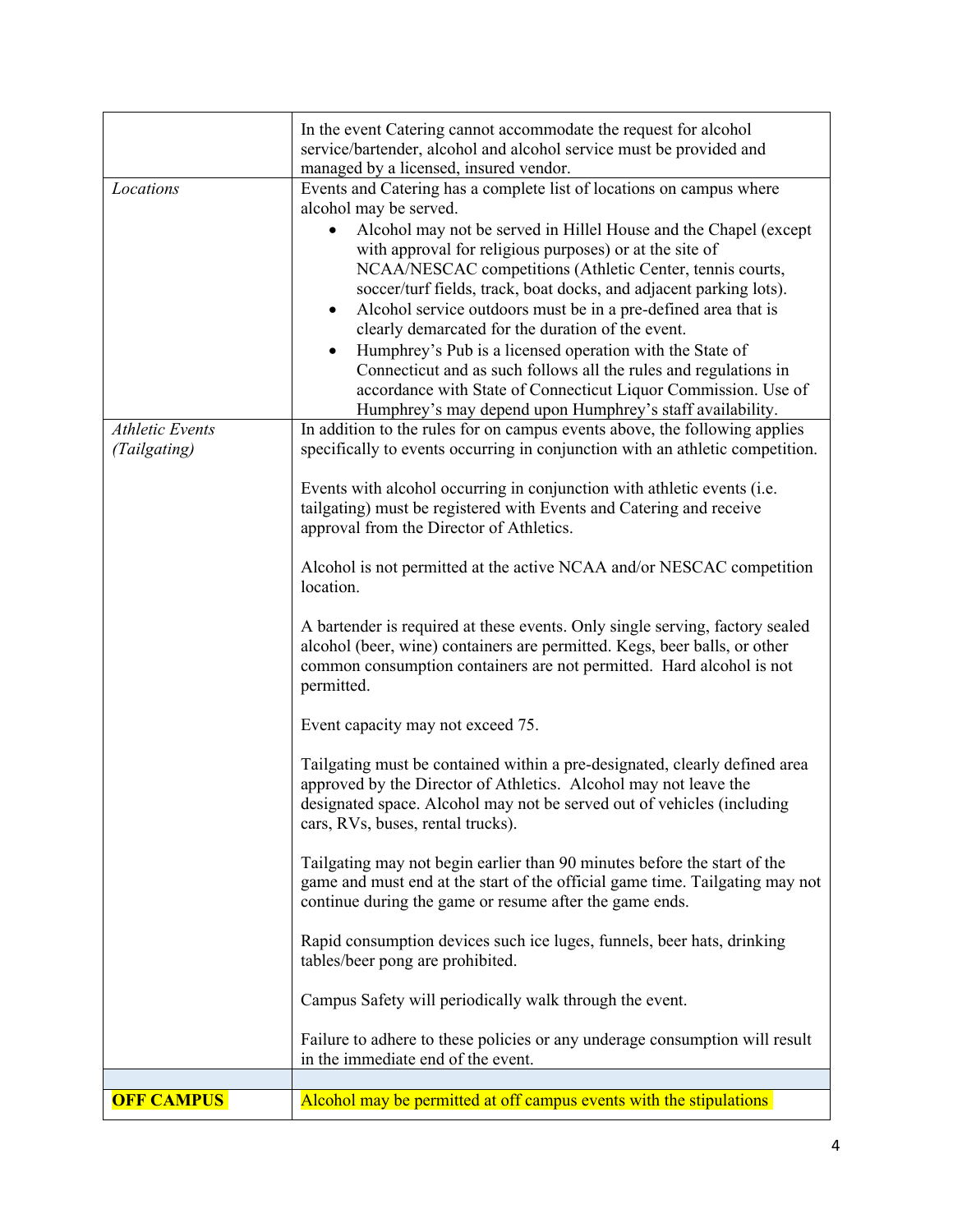| <b>EVENTS</b>                                                | outlined in this section.                                                                                                                                                                                                                                                                                                                                                                                             |
|--------------------------------------------------------------|-----------------------------------------------------------------------------------------------------------------------------------------------------------------------------------------------------------------------------------------------------------------------------------------------------------------------------------------------------------------------------------------------------------------------|
|                                                              | Alternate beverage service and food must be available at the event.                                                                                                                                                                                                                                                                                                                                                   |
|                                                              | Access to alcohol service must end no later than 1 a.m. and/or at least 30<br>minutes prior to the scheduled end-time.                                                                                                                                                                                                                                                                                                |
|                                                              | Events with alcohol and students may not be held before the start of fall<br>semester academic classes or on reading/review days.                                                                                                                                                                                                                                                                                     |
|                                                              | Please refer to the Off Campus Travel policy for additional regulations<br>regarding events off campus.                                                                                                                                                                                                                                                                                                               |
| <b>Events without students</b>                               | These events are not required to be registered but the academic department<br>chair or department/division administrative head must be notified in<br>advance of the event.                                                                                                                                                                                                                                           |
|                                                              | The event sponsor is responsible for ensuring there is<br>$\bullet$<br>controlled/monitored alcohol service.                                                                                                                                                                                                                                                                                                          |
| <b>Private events with</b><br>students                       | Private events are open only to Connecticut College affiliated individuals<br>and are not otherwise open to the public. These events must be registered as<br>an event with Events and Catering and with the department head.<br>Students and their guests 21 years or older must wear wristbands.<br>The event sponsor is responsible for wristband purchase and<br>distribution to only $21+$ year old individuals. |
| <b>Events with students</b><br>open to the general<br>public | These are events which are open to the general public and the College is<br>not responsible for alcohol service. These events must be registered as an<br>event with Events and Catering and with the department head.<br>These events do not require wristbands for students.                                                                                                                                        |
| <b>Student Sponsored</b><br>events                           | Student sponsored events in partnership with the Office of Student<br>Engagement and New Student Programs must be approved by the Office of<br>Student Engagement and New Student Programs and registered with Events<br>and Catering.                                                                                                                                                                                |
|                                                              | The event sponsor is responsible for hiring an insured and licensed<br>caterer to provide controlled alcohol service.<br>Students and their guests 21 years or older must wear wristbands.<br>The event sponsor is responsible for wristband purchase and<br>distribution to only $21+$ year old individuals.                                                                                                         |
|                                                              | Student Organizations are not permitted to have alcohol at off campus<br>events.                                                                                                                                                                                                                                                                                                                                      |
| PERSON(S)                                                    | Every event must have an "event sponsor" and a "responsible person".                                                                                                                                                                                                                                                                                                                                                  |
| <b>RESPONSIBLE FOR</b><br><b>THE EVENT</b>                   | The "event sponsor" is the campus organization, department, office<br>or individual that is sponsoring the event.<br>The "responsible person" is the individual (or individuals) present<br>$\bullet$<br>for the duration of the event and oversees the event.                                                                                                                                                        |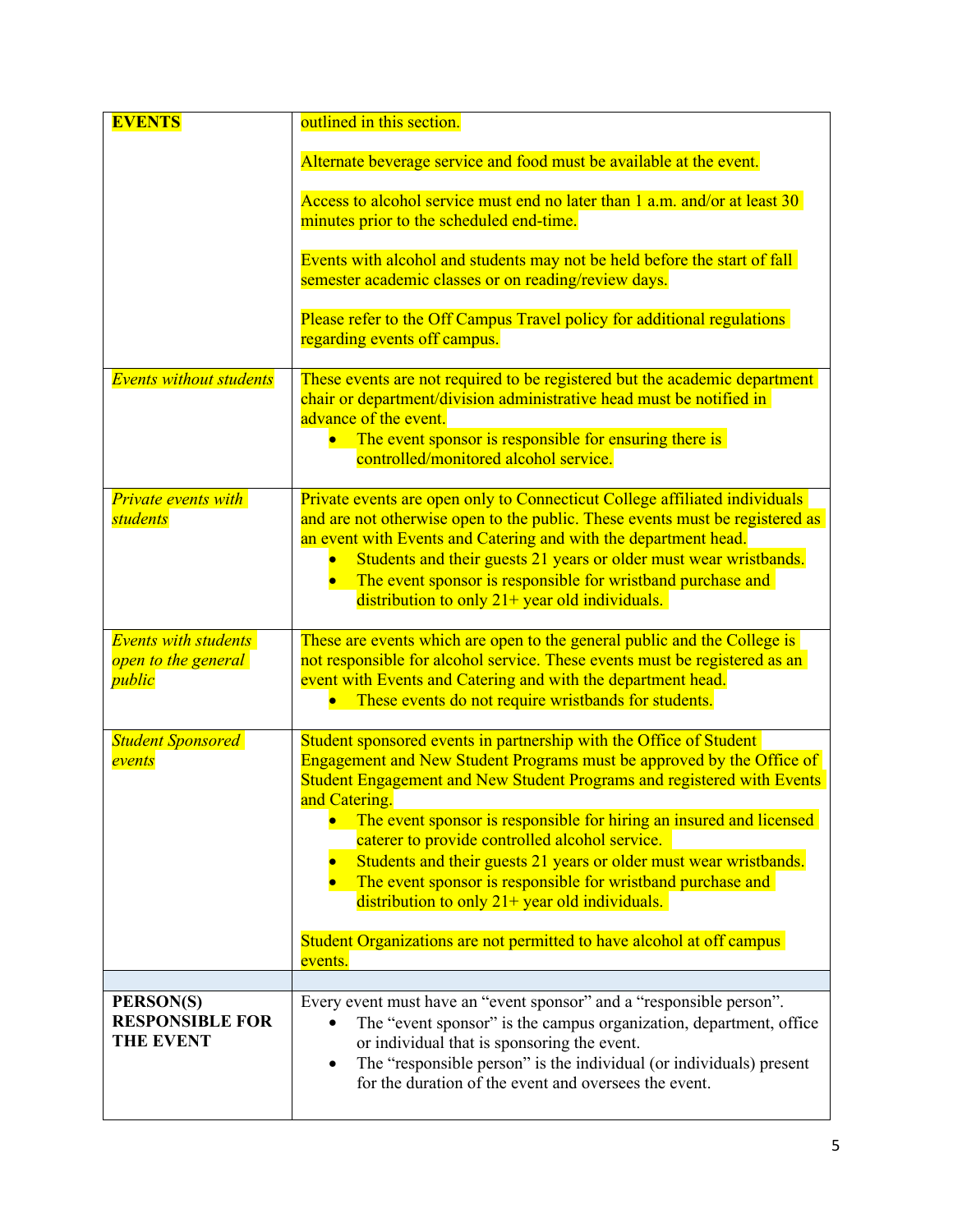|                                            | The highest ranking individual, dean, department head, academic chair is                                                                                                                                                                                                                                                                                                                                                                                                                                                                                                                          |
|--------------------------------------------|---------------------------------------------------------------------------------------------------------------------------------------------------------------------------------------------------------------------------------------------------------------------------------------------------------------------------------------------------------------------------------------------------------------------------------------------------------------------------------------------------------------------------------------------------------------------------------------------------|
|                                            | responsible for compliance with the policy, whether the event is registered                                                                                                                                                                                                                                                                                                                                                                                                                                                                                                                       |
|                                            | or not.                                                                                                                                                                                                                                                                                                                                                                                                                                                                                                                                                                                           |
| <b>Event Sponsor</b>                       | The event sponsor must ensure a licensed, insured vendor provides alcohol<br>service. Event sponsors must also establish measures to prevent alcohol<br>from being sold, distributed to, or possessed by individuals under the legal<br>age of 21 years or to individuals who appear intoxicated. Such measures<br>must include:<br>requiring proof of age from a valid government identification of<br>individuals who will be served alcohol,<br>requiring 21+ students to wear wristbands to receive alcohol<br>service,<br>monitoring and controlling alcohol service for the duration of the |
|                                            | event. Alcohol may not be unattended at any point during an event.                                                                                                                                                                                                                                                                                                                                                                                                                                                                                                                                |
| Responsible Person(s)                      | The responsible person(s) must be 21 years of age or older and has the on-<br>site authority and oversight of the event. This includes, but is not limited to:<br>being present and visible throughout the event<br>adherence to controlled alcohol service (i.e. age verification)<br>$\bullet$<br>monitoring start and end times for alcohol service<br>refraining from consuming alcohol at the event<br>ensuring alcohol is not unattended and does not leave the event<br>addressing any problems or issues that arise during the event.                                                     |
| Role of Campus Safety                      | Campus Safety or other security personnel may be required for events on                                                                                                                                                                                                                                                                                                                                                                                                                                                                                                                           |
|                                            | college property. Costs associated with this must be paid by the event<br>sponsor. The event sponsor may request to have Campus Safety present or<br>event registration details may prompt Events and Catering or the Office of<br>Student Life to recommend or require security personnel to be present at<br>the event. The decision will be based on several factors including:<br>History of the event and event sponsor<br>Nature of the event<br>Anticipated attendance                                                                                                                     |
|                                            |                                                                                                                                                                                                                                                                                                                                                                                                                                                                                                                                                                                                   |
| <b>GENERAL EVENT</b><br><b>REGULATIONS</b> |                                                                                                                                                                                                                                                                                                                                                                                                                                                                                                                                                                                                   |
| The Sale of Alcohol<br><b>Beverages</b>    | An event where alcohol is sold (or there is an admission fee for an event<br>with alcohol) requires a permit by the state of Connecticut. If the event<br>sponsor is not using Events and Catering (which has a permit), the event<br>sponsor is required to obtain the permit and provide a copy of the permit<br>when registering the event with Events and Catering. Events with permits<br>require a licensed, insured vendor.                                                                                                                                                                |
|                                            | Events held in Humphrey's campus bar do not require a separate permit as<br>Humphrey's has a permit to sell alcohol.                                                                                                                                                                                                                                                                                                                                                                                                                                                                              |
| The Service of Donated<br>Alcohol          | There may be exceptional circumstances (i.e. Board of Trustees events)<br>when alcohol is donated for a college event. Catering or a licensed vendor<br>must be contracted to serve the alcohol. Donated alcohol for events with<br>students must receive prior approval from the Office of Student<br>Engagement and New Student Programs.                                                                                                                                                                                                                                                       |
| Advertising Events with                    | The College permits advertising events with alcohol with following criteria.                                                                                                                                                                                                                                                                                                                                                                                                                                                                                                                      |
| Alcohol                                    | These criteria are in place for all forms of advertising including print and                                                                                                                                                                                                                                                                                                                                                                                                                                                                                                                      |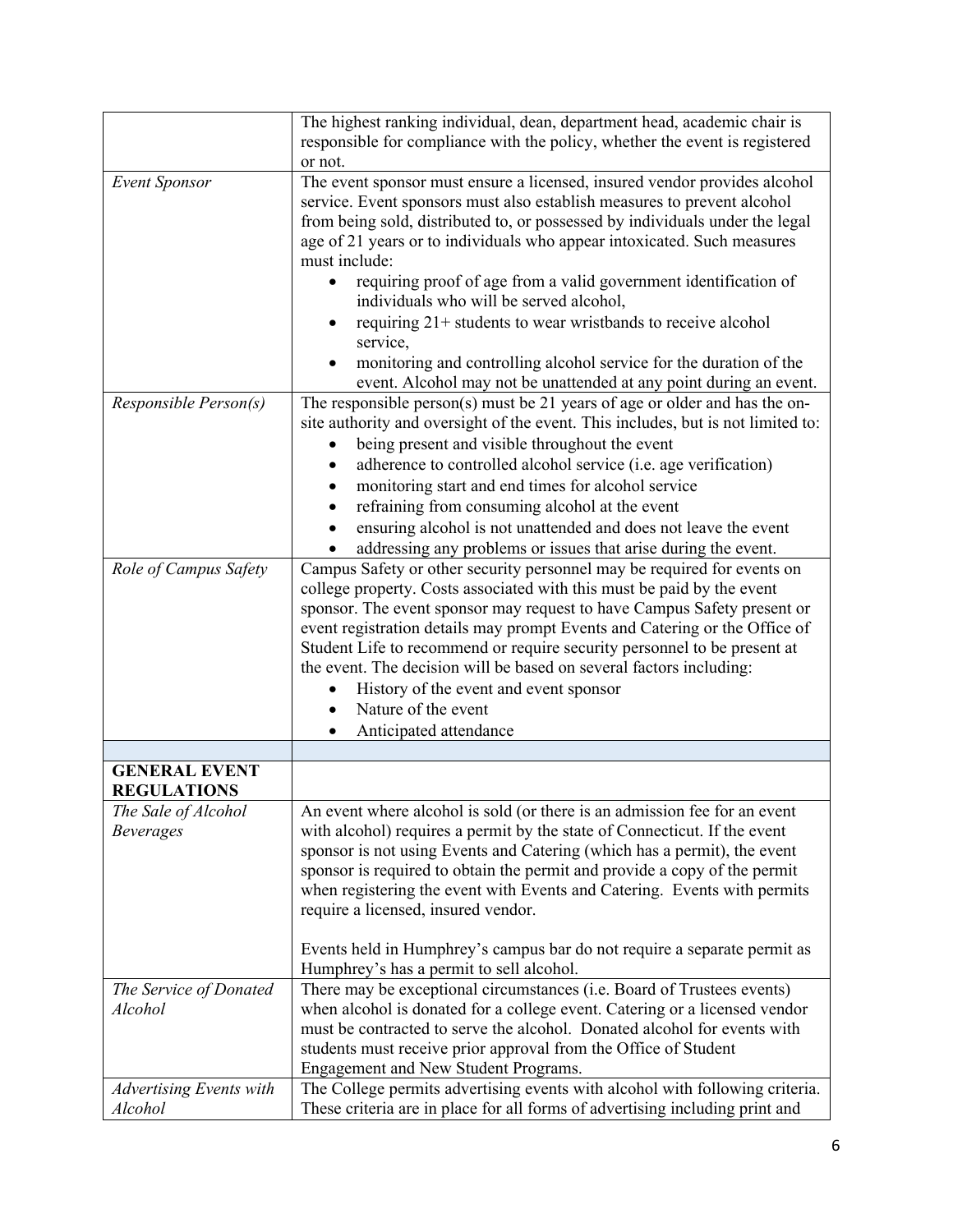| electronic invitations, posters, announcements, and all other forms of<br>advertising:                                                                                                                                                                                        |
|-------------------------------------------------------------------------------------------------------------------------------------------------------------------------------------------------------------------------------------------------------------------------------|
| • All advertising must clearly reference the provision of non-<br>alcoholic beverages and food.                                                                                                                                                                               |
| • All advertising must include the following statement: Only<br>individuals 21 years of age and older (with a                                                                                                                                                                 |
| valid government issued identification) will be served alcohol.                                                                                                                                                                                                               |
| Advertising <b>may not</b> include any reference to underage<br>$\bullet$                                                                                                                                                                                                     |
| consumption, binge drinking or any other                                                                                                                                                                                                                                      |
| abuse of alcohol, any graphics or pictures/photos that depict and/or<br>$\bullet$<br>promote alcohol or forms of alcohol consumption, or any reference<br>to the quantity of alcohol being served at the event                                                                |
| All student-sponsored events (both private and public) require<br>$\bullet$<br>approval by the Office of Student Engagement and New Student<br>Programs prior to being advertised in any forum. Private events<br>with alcohol may only be advertised via private invitation. |
|                                                                                                                                                                                                                                                                               |

# **Procedures for Non-College Events with Alcohol**

### **What Events are Covered**

These regulations apply to all events occurring on college campus property but are not otherwise affiliated with the college (*see college events with alcohol above*) where alcoholic beverages will be served. These events include but are not limited to:

- College-affiliated individuals (faculty, staff, alumni, family) use of facilities and the event is not related to College activities or functions.
- Events held by individuals, businesses or organizations (not affiliated with the College) who have contracted to use the College facilities.

| <b>EVENT</b>       | Any event on campus with alcohol must be registered with the Events and                                                                                                                      |
|--------------------|----------------------------------------------------------------------------------------------------------------------------------------------------------------------------------------------|
| <b>REGULATIONS</b> | Catering Office.                                                                                                                                                                             |
|                    |                                                                                                                                                                                              |
|                    | Alcohol served on campus must be provided through Events and Catering                                                                                                                        |
|                    | or through a licensed, insured vendor. The Catering liquor permit requires                                                                                                                   |
|                    | Catering to also serve food at the event.                                                                                                                                                    |
|                    | • If Events and Catering does not provide the alcohol, proof of<br>insurance must be submitted to Events and Catering two weeks<br>before the event is scheduled to occur.                   |
|                    | Alcohol must be monitored at all times by either the bartender of the sober<br>responsible person.                                                                                           |
|                    | Any alcohol at an event that is not provided by the licensed caterer/vendor<br>may be confiscated. Individuals may not provide or bring their own alcohol<br>into a college event on campus. |
|                    | Alcohol provided at the event may not leave the event. Any alcohol not                                                                                                                       |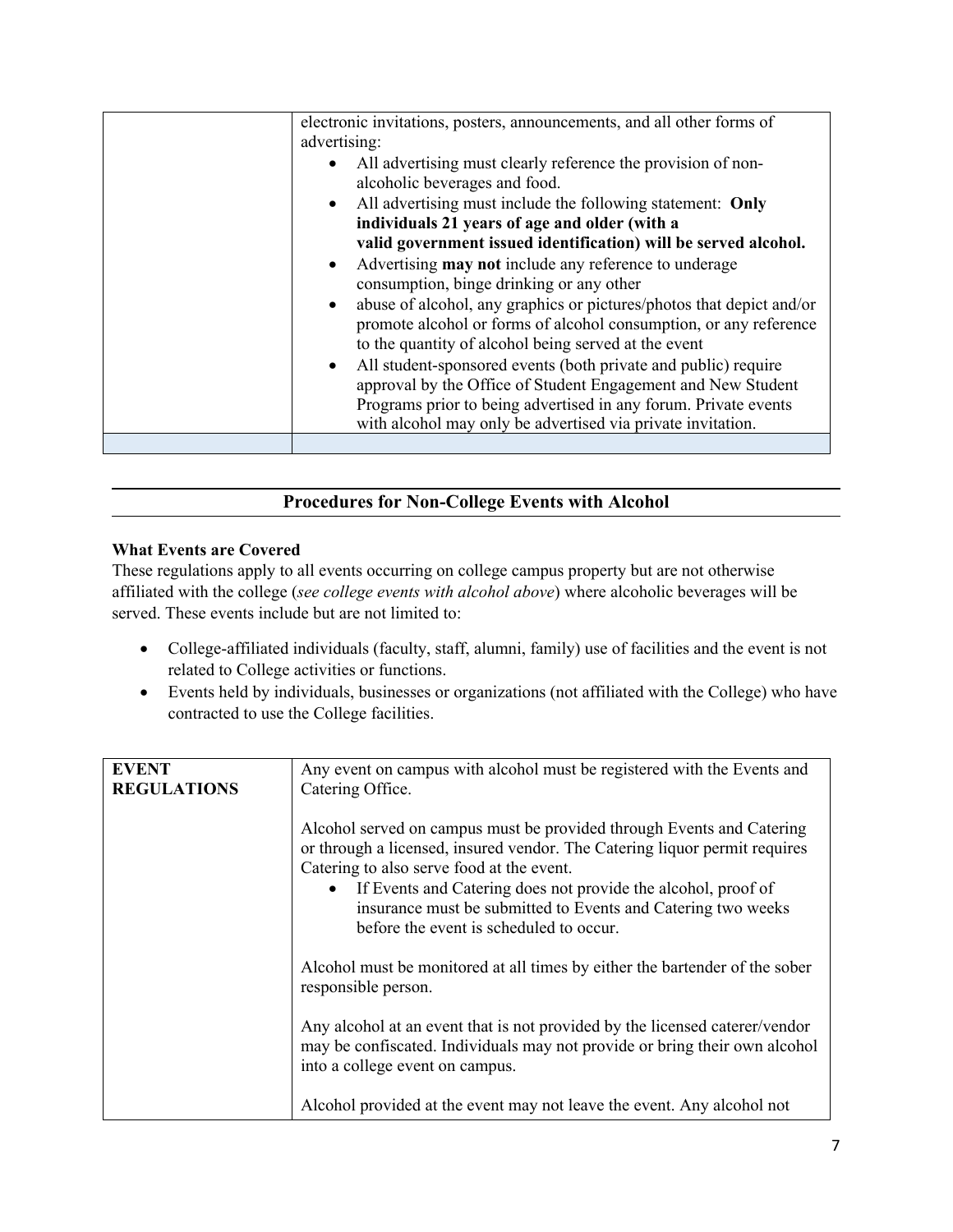|                                   | consumed at the end of the event belongs to Catering (or the vendor).                                                                                   |
|-----------------------------------|---------------------------------------------------------------------------------------------------------------------------------------------------------|
|                                   |                                                                                                                                                         |
| Events with less than 25          | Alternate beverage service and food must be available at the event.<br>Individuals may request Catering to waive on-site bartender if they submit       |
| individuals and no                | a plan detailing their plan for ensuring access to alcohol will be monitored                                                                            |
| students                          | and controlled. The plan must include the names of the individual(s)                                                                                    |
|                                   | serving the alcohol.                                                                                                                                    |
|                                   |                                                                                                                                                         |
|                                   | The "responsible person" must sign a statement declaring that alcohol                                                                                   |
|                                   | service will be monitored and controlled in accordance with the College's                                                                               |
|                                   | policies.                                                                                                                                               |
| Events with $26+$                 | Must have an on-site bartender (one bartender is required per 50                                                                                        |
| individuals                       | individuals).                                                                                                                                           |
|                                   |                                                                                                                                                         |
|                                   | In the event Catering cannot accommodate the request for alcohol<br>service/bartender, alcohol and alcohol service must be provided and                 |
|                                   | managed by a licensed, insured vendor.                                                                                                                  |
| Locations                         | Events and Catering has a complete list of locations on campus where                                                                                    |
|                                   | alcohol may be served.                                                                                                                                  |
|                                   | Alcohol may not be served in Hillel House and the Chapel (except                                                                                        |
|                                   | with approval for religious purposes).                                                                                                                  |
|                                   | Alcohol service outdoors must be in a pre-defined area that is<br>$\bullet$                                                                             |
|                                   | clearly demarcated for the duration of the event.                                                                                                       |
|                                   | Humphrey's Pub is a licensed operation with the State of<br>$\bullet$                                                                                   |
|                                   | Connecticut and as such follows all the rules and regulations in                                                                                        |
|                                   | accordance with State of Connecticut Liquor Commission. Use of                                                                                          |
| The Sale of Alcohol               | Humphrey's may depend upon Humphrey's staff availability.<br>An event where alcohol is sold (or there is an admission fee for an event                  |
| <b>Beverages</b>                  | with alcohol) requires a permit by the state of Connecticut. If the event                                                                               |
|                                   | sponsor is not using Events and Catering (which has a permit), the event                                                                                |
|                                   | sponsor is required to obtain the permit and provide a copy of the permit                                                                               |
|                                   | when registering the event with Events and Catering. Events with permits                                                                                |
|                                   | require a licensed, insured vendor.                                                                                                                     |
|                                   |                                                                                                                                                         |
|                                   | Events held in Humphrey's campus bar do not require a separate permit as                                                                                |
|                                   | Humphrey's is licensed to sell alcohol.                                                                                                                 |
| The Service of Donated<br>Alcohol | There may be exceptional circumstances when Events and Catering permits<br>alcohol to be donated for an event. Catering must be contracted to serve the |
|                                   | alcohol and a corkage fee will be charged.                                                                                                              |
|                                   |                                                                                                                                                         |
| PERSON(S)                         | Every event must have an "event sponsor" and a "responsible person".                                                                                    |
| <b>RESPONSIBLE FOR</b>            | The "event sponsor" is the organization, business, or individual                                                                                        |
| <b>THE EVENT</b>                  | sponsoring the event.                                                                                                                                   |
|                                   | The "responsible person" is the individual (or individuals) present<br>٠                                                                                |
|                                   | for the duration of the event and oversees the event.                                                                                                   |
|                                   |                                                                                                                                                         |
|                                   | In some instances, the event sponsor and responsible person may be the                                                                                  |
| <b>Event Sponsor</b>              | same individual.<br>The event sponsor must ensure a licensed, insured vendor provides alcohol                                                           |
|                                   | service. Event sponsors must also establish measures to prevent alcohol                                                                                 |
|                                   |                                                                                                                                                         |